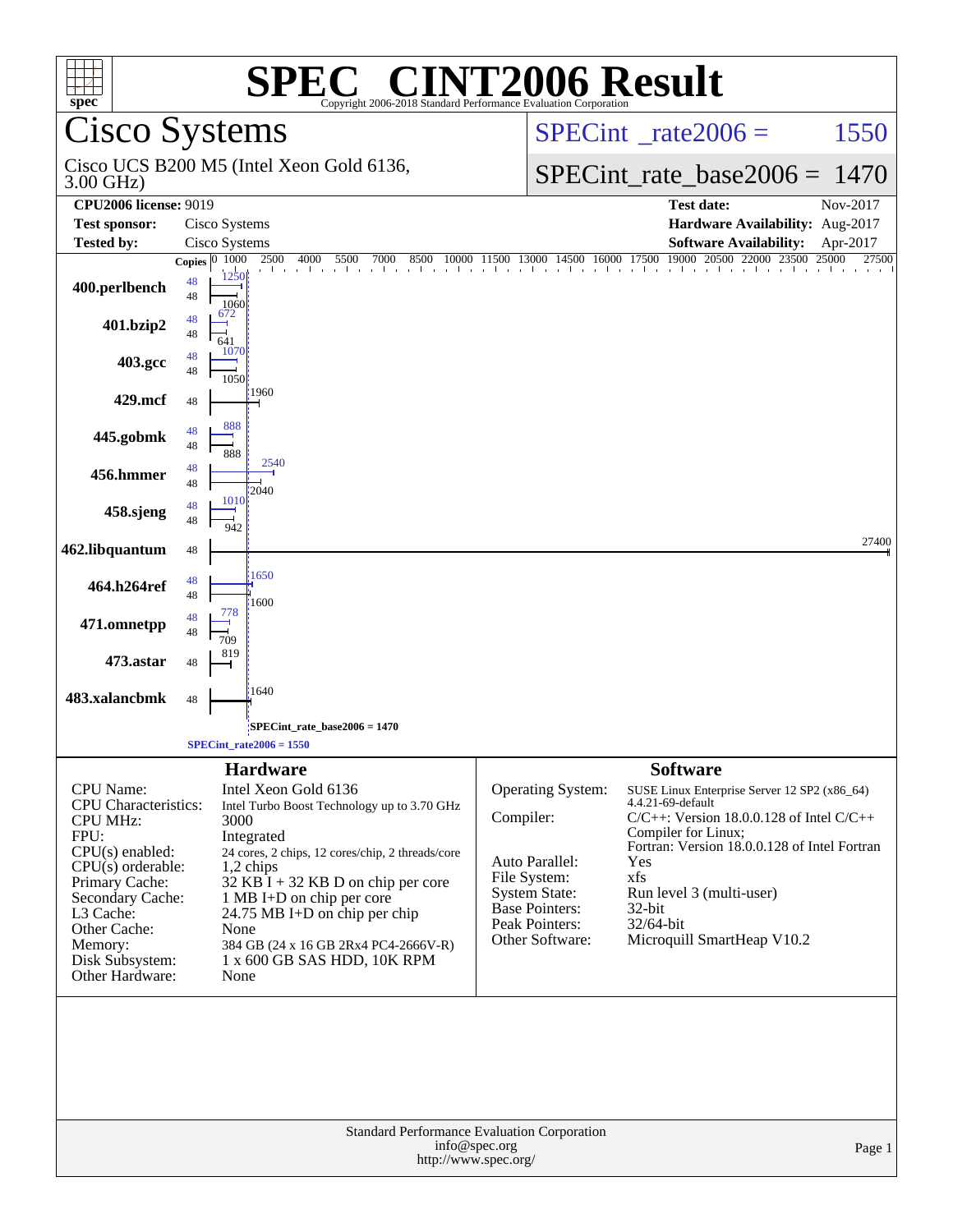

## Cisco Systems

3.00 GHz) Cisco UCS B200 M5 (Intel Xeon Gold 6136, SPECint rate $2006 = 1550$ 

### [SPECint\\_rate\\_base2006 =](http://www.spec.org/auto/cpu2006/Docs/result-fields.html#SPECintratebase2006) 1470

**[CPU2006 license:](http://www.spec.org/auto/cpu2006/Docs/result-fields.html#CPU2006license)** 9019 **[Test date:](http://www.spec.org/auto/cpu2006/Docs/result-fields.html#Testdate)** Nov-2017 **[Test sponsor:](http://www.spec.org/auto/cpu2006/Docs/result-fields.html#Testsponsor)** Cisco Systems **[Hardware Availability:](http://www.spec.org/auto/cpu2006/Docs/result-fields.html#HardwareAvailability)** Aug-2017 **[Tested by:](http://www.spec.org/auto/cpu2006/Docs/result-fields.html#Testedby)** Cisco Systems **[Software Availability:](http://www.spec.org/auto/cpu2006/Docs/result-fields.html#SoftwareAvailability)** Apr-2017

#### **[Results Table](http://www.spec.org/auto/cpu2006/Docs/result-fields.html#ResultsTable)**

| <b>Base</b>                                                                                              |               |                |       |                |       | <b>Peak</b>    |              |               |                |              |                |              |                |              |
|----------------------------------------------------------------------------------------------------------|---------------|----------------|-------|----------------|-------|----------------|--------------|---------------|----------------|--------------|----------------|--------------|----------------|--------------|
| <b>Benchmark</b>                                                                                         | <b>Copies</b> | <b>Seconds</b> | Ratio | <b>Seconds</b> | Ratio | <b>Seconds</b> | <b>Ratio</b> | <b>Copies</b> | <b>Seconds</b> | <b>Ratio</b> | <b>Seconds</b> | <b>Ratio</b> | <b>Seconds</b> | <b>Ratio</b> |
| 400.perlbench                                                                                            | 48            | 442            | 1060  | 443            | 1060  | 443            | 1060         | 48            | 376            | 1250         | 374            | 1250         | 378            | 1240         |
| 401.bzip2                                                                                                | 48            | 718            | 645   | 722            | 641   | 727            | 637          | 48            | 687            | 674          | 690            | 672          | 690            | 672          |
| $403.\mathrm{gcc}$                                                                                       | 48            | 371            | 1040  | 368            | 1050  | 369            | 1050         | 48            | 362            | 1070         | 362            | 1070         | 363            | 1060         |
| $429$ .mcf                                                                                               | 48            | 223            | 1960  | 224            | 1960  | 222            | 1970         | 48            | 223            | 1960         | 224            | 1960         | 222            | 1970         |
| $445$ .gobm $k$                                                                                          | 48            | 567            | 888   | 567            | 888   | 568            | 887          | 48            | 567            | 888          | 568            | 887          | 567            | 888          |
| 456.hmmer                                                                                                | 48            | 220            | 2040  | 219            | 2040  | 220            | 2040         | 48            | 176            | 2540         | 177            | 2530         | 176            | 2540         |
| $458$ .sjeng                                                                                             | 48            | 616            | 942   | 617            | 941   | 616            | 943          | 48            | 577            | 1010         | 575            | 1010         | 576            | 1010         |
| 462.libquantum                                                                                           | 48            | 36.5           | 27300 | 36.3           | 27400 | 36.4           | 27400        | 48            | 36.5           | 27300        | 36.3           | 27400        | 36.4           | 27400        |
| 464.h264ref                                                                                              | 48            | 667            | 1590  | 664            | 1600  | 665            | <b>1600</b>  | 48            | 643            | 1650         | 643            | 1650         | 624            | 1700         |
| 471.omnetpp                                                                                              | 48            | 423            | 709   | 423            | 709I  | 422            | 711          | 48            | 385            | 779          | 385            | 778          | 388            | 773          |
| 473.astar                                                                                                | 48            | 413            | 815   | 411            | 819   | 410            | 821          | 48            | 413            | 815          | 411            | 819          | 410            | 821          |
| 483.xalancbmk                                                                                            | 48            | 202            | 1640  | 203            | 1640  | 202            | 1640         | 48            | 202            | 1640         | 203            | 1640         | 202            | 1640         |
| Results appear in the order in which they were run. Bold underlined text indicates a median measurement. |               |                |       |                |       |                |              |               |                |              |                |              |                |              |

#### **[Submit Notes](http://www.spec.org/auto/cpu2006/Docs/result-fields.html#SubmitNotes)**

 The numactl mechanism was used to bind copies to processors. The config file option 'submit' was used to generate numactl commands to bind each copy to a specific processor. For details, please see the config file.

### **[Operating System Notes](http://www.spec.org/auto/cpu2006/Docs/result-fields.html#OperatingSystemNotes)**

Stack size set to unlimited using "ulimit -s unlimited"

#### **[Platform Notes](http://www.spec.org/auto/cpu2006/Docs/result-fields.html#PlatformNotes)**

BIOS Settings: Intel HyperThreading Technology set to Enabled CPU performance set to Enterprise Power Performance Tuning set to OS SNC set to Enabled IMC Interleaving set to 1-way Interleave Patrol Scrub set to Disabled Sysinfo program /home/cpu2006-1.2/config/sysinfo.rev6993 Revision 6993 of 2015-11-06 (b5e8d4b4eb51ed28d7f98696cbe290c1) running on linux-mys2 Tue Jan 5 09:31:02 2010 This section contains SUT (System Under Test) info as seen by some common utilities. To remove or add to this section, see: <http://www.spec.org/cpu2006/Docs/config.html#sysinfo> From /proc/cpuinfo

model name : Intel(R) Xeon(R) Gold 6136 CPU @ 3.00GHz Continued on next page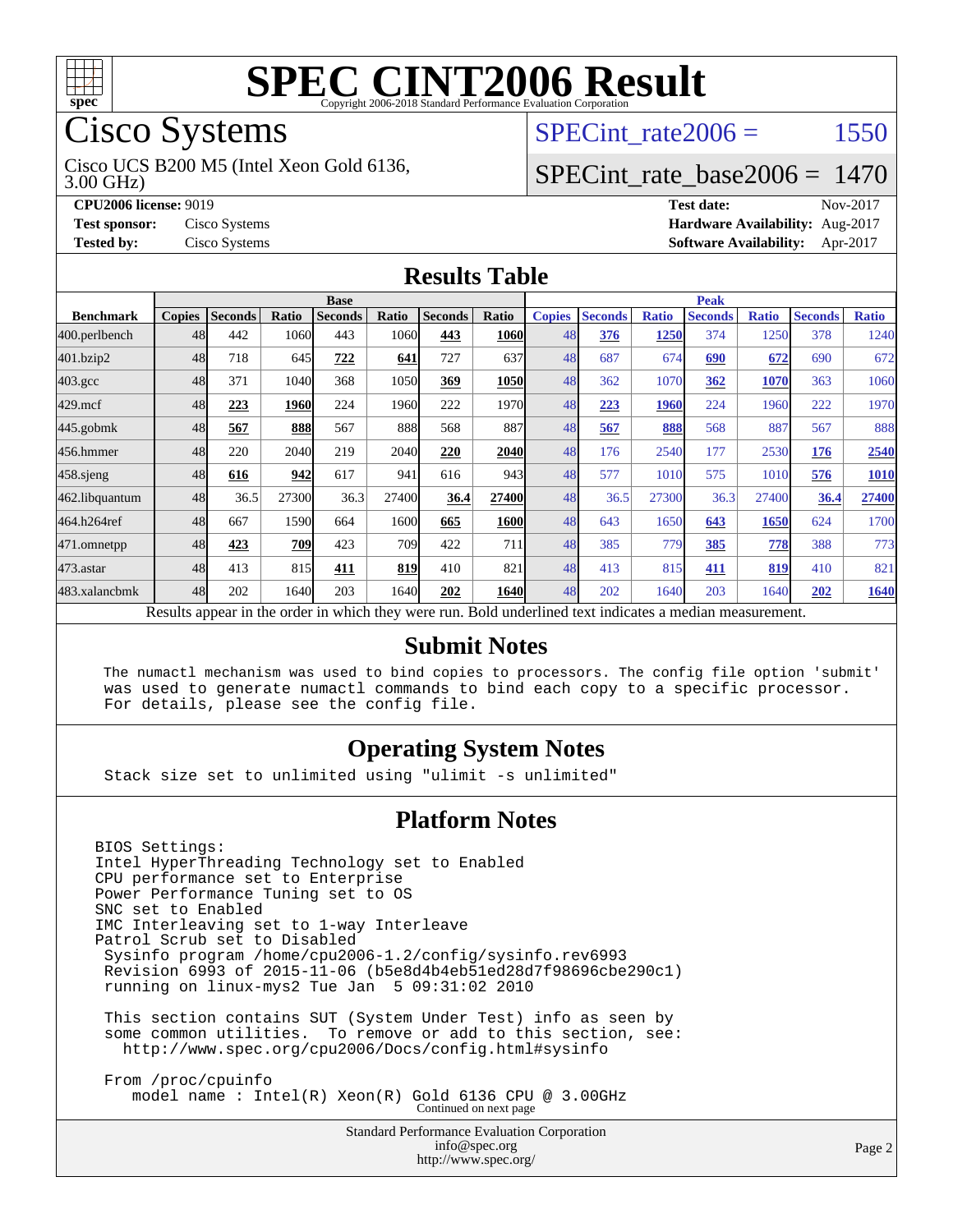

Cisco Systems

3.00 GHz) Cisco UCS B200 M5 (Intel Xeon Gold 6136, SPECint rate $2006 = 1550$ 

[SPECint\\_rate\\_base2006 =](http://www.spec.org/auto/cpu2006/Docs/result-fields.html#SPECintratebase2006) 1470

**[CPU2006 license:](http://www.spec.org/auto/cpu2006/Docs/result-fields.html#CPU2006license)** 9019 **[Test date:](http://www.spec.org/auto/cpu2006/Docs/result-fields.html#Testdate)** Nov-2017 **[Test sponsor:](http://www.spec.org/auto/cpu2006/Docs/result-fields.html#Testsponsor)** Cisco Systems **[Hardware Availability:](http://www.spec.org/auto/cpu2006/Docs/result-fields.html#HardwareAvailability)** Aug-2017 **[Tested by:](http://www.spec.org/auto/cpu2006/Docs/result-fields.html#Testedby)** Cisco Systems **[Software Availability:](http://www.spec.org/auto/cpu2006/Docs/result-fields.html#SoftwareAvailability)** Apr-2017

#### **[Platform Notes \(Continued\)](http://www.spec.org/auto/cpu2006/Docs/result-fields.html#PlatformNotes)**

Standard Performance Evaluation Corporation 2 "physical id"s (chips) 48 "processors" cores, siblings (Caution: counting these is hw and system dependent. The following excerpts from /proc/cpuinfo might not be reliable. Use with caution.) cpu cores : 12 siblings : 24 physical 0: cores 0 1 2 3 4 8 9 11 17 18 19 20 physical 1: cores 0 1 4 9 10 11 17 18 24 25 26 27 cache size : 25344 KB From /proc/meminfo MemTotal: 394831860 kB HugePages\_Total: 0<br>Hugepagesize: 2048 kB Hugepagesize: /usr/bin/lsb\_release -d SUSE Linux Enterprise Server 12 SP2 From /etc/\*release\* /etc/\*version\* SuSE-release: SUSE Linux Enterprise Server 12 (x86\_64)  $VFRSTON = 12$  PATCHLEVEL = 2 # This file is deprecated and will be removed in a future service pack or release. # Please check /etc/os-release for details about this release. os-release: NAME="SLES" VERSION="12-SP2" VERSION\_ID="12.2" PRETTY\_NAME="SUSE Linux Enterprise Server 12 SP2" ID="sles" ANSI\_COLOR="0;32" CPE\_NAME="cpe:/o:suse:sles:12:sp2" uname -a: Linux linux-mys2 4.4.21-69-default #1 SMP Tue Oct 25 10:58:20 UTC 2016 (9464f67) x86\_64 x86\_64 x86\_64 GNU/Linux run-level 3 Jan 5 08:55 SPEC is set to: /home/cpu2006-1.2<br>Filesystem Type Size Use Type Size Used Avail Use% Mounted on /dev/sda3 xfs 182G 127G 56G 70% /home Additional information from dmidecode: Warning: Use caution when you interpret this section. The 'dmidecode' program reads system data which is "intended to allow hardware to be accurately determined", but the intent may not be met, as there are frequent changes to hardware, firmware, and the "DMTF SMBIOS" standard. Continued on next page

[info@spec.org](mailto:info@spec.org) <http://www.spec.org/>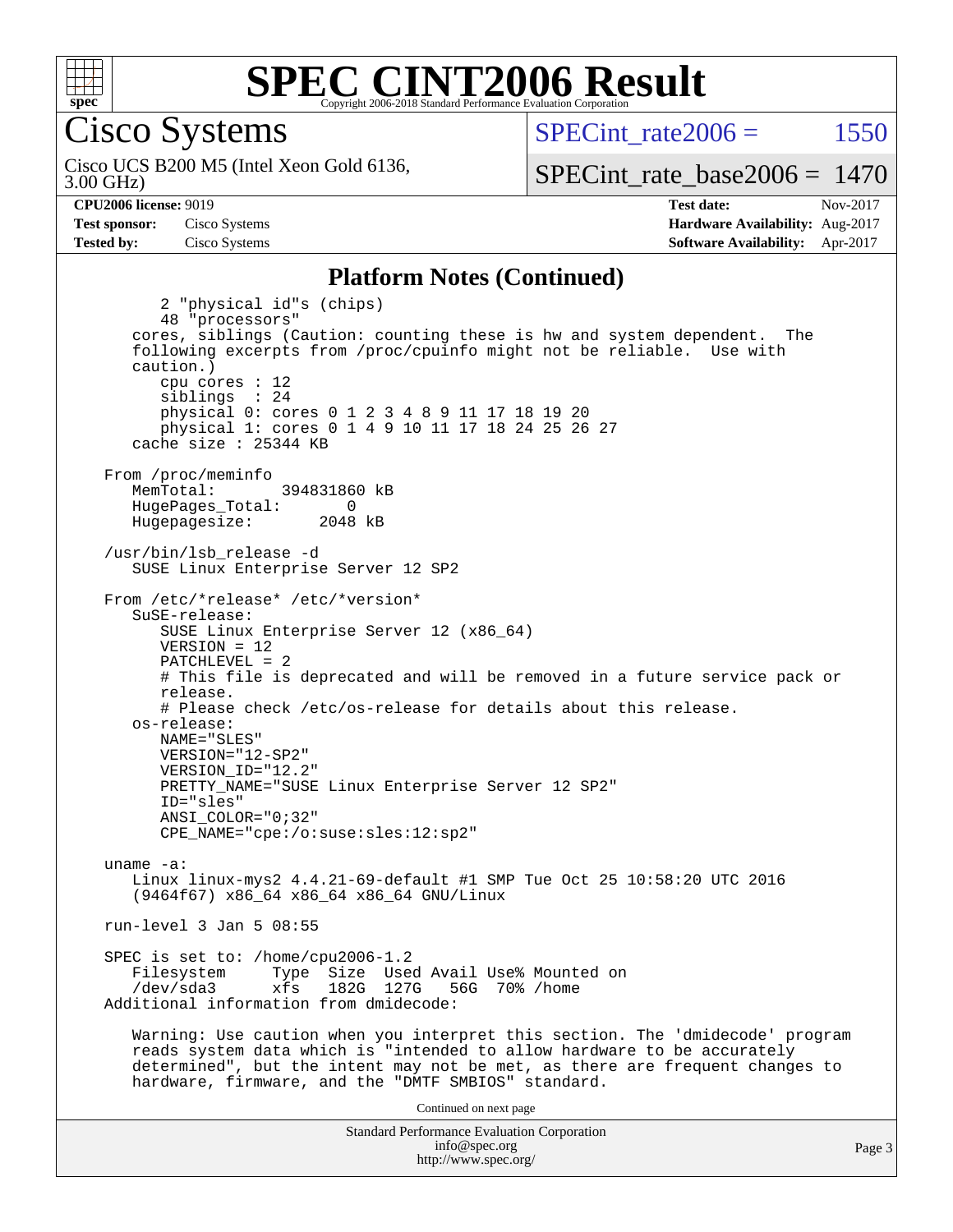

### **[SPEC CINT2006 Result](http://www.spec.org/auto/cpu2006/Docs/result-fields.html#SPECCINT2006Result)** Copyright 2006-2018 Standard Performance Evaluation

Cisco Systems

SPECint rate $2006 = 1550$ 

3.00 GHz) Cisco UCS B200 M5 (Intel Xeon Gold 6136,

[SPECint\\_rate\\_base2006 =](http://www.spec.org/auto/cpu2006/Docs/result-fields.html#SPECintratebase2006) 1470

**[CPU2006 license:](http://www.spec.org/auto/cpu2006/Docs/result-fields.html#CPU2006license)** 9019 **[Test date:](http://www.spec.org/auto/cpu2006/Docs/result-fields.html#Testdate)** Nov-2017 **[Test sponsor:](http://www.spec.org/auto/cpu2006/Docs/result-fields.html#Testsponsor)** Cisco Systems **[Hardware Availability:](http://www.spec.org/auto/cpu2006/Docs/result-fields.html#HardwareAvailability)** Aug-2017 **[Tested by:](http://www.spec.org/auto/cpu2006/Docs/result-fields.html#Testedby)** Cisco Systems **[Software Availability:](http://www.spec.org/auto/cpu2006/Docs/result-fields.html#SoftwareAvailability)** Apr-2017

#### **[Platform Notes \(Continued\)](http://www.spec.org/auto/cpu2006/Docs/result-fields.html#PlatformNotes)**

 BIOS Cisco Systems, Inc. B200M5.3.2.1d.5.0727171353 07/27/2017 Memory: 24x 0xCE00 M393A2G40EB2-CTD 16 GB 2 rank 2666 MHz

(End of data from sysinfo program)

#### **[General Notes](http://www.spec.org/auto/cpu2006/Docs/result-fields.html#GeneralNotes)**

Environment variables set by runspec before the start of the run: LD\_LIBRARY\_PATH = "/opt/intel/compilers\_and\_libraries\_2018.0.082/linux/compiler/lib/ia32:/opt/intel/compilers\_and\_libraries\_2018.0.082/linux/compiler/lib/intel64:/home/cpu2006-1.2/sh10.2"

 Binaries compiled on a system with 1x Intel Core i7-4790 CPU + 32GB RAM memory using Redhat Enterprise Linux 7.2 Transparent Huge Pages enabled with: echo always > /sys/kernel/mm/transparent\_hugepage/enabled Filesystem page cache cleared with: shell invocation of 'sync; echo 3 > /proc/sys/vm/drop\_caches' prior to run runspec command invoked through numactl i.e.: numactl --interleave=all runspec <etc>

## **[Base Compiler Invocation](http://www.spec.org/auto/cpu2006/Docs/result-fields.html#BaseCompilerInvocation)**

[C benchmarks](http://www.spec.org/auto/cpu2006/Docs/result-fields.html#Cbenchmarks):

[icc -m32 -L/opt/intel/compilers\\_and\\_libraries\\_2018.0.082/linux/lib/ia32](http://www.spec.org/cpu2006/results/res2017q4/cpu2006-20171128-50915.flags.html#user_CCbase_intel_icc_355c401af4d5dc87e09103a6bbcae1c6)

#### [C++ benchmarks:](http://www.spec.org/auto/cpu2006/Docs/result-fields.html#CXXbenchmarks)

[icpc -m32 -L/opt/intel/compilers\\_and\\_libraries\\_2018.0.082/linux/lib/ia32](http://www.spec.org/cpu2006/results/res2017q4/cpu2006-20171128-50915.flags.html#user_CXXbase_intel_icpc_b34a6f497613b30bc6bf10051974f22f)

### **[Base Portability Flags](http://www.spec.org/auto/cpu2006/Docs/result-fields.html#BasePortabilityFlags)**

 400.perlbench: [-D\\_FILE\\_OFFSET\\_BITS=64](http://www.spec.org/cpu2006/results/res2017q4/cpu2006-20171128-50915.flags.html#user_basePORTABILITY400_perlbench_file_offset_bits_64_438cf9856305ebd76870a2c6dc2689ab) [-DSPEC\\_CPU\\_LINUX\\_IA32](http://www.spec.org/cpu2006/results/res2017q4/cpu2006-20171128-50915.flags.html#b400.perlbench_baseCPORTABILITY_DSPEC_CPU_LINUX_IA32) 401.bzip2: [-D\\_FILE\\_OFFSET\\_BITS=64](http://www.spec.org/cpu2006/results/res2017q4/cpu2006-20171128-50915.flags.html#user_basePORTABILITY401_bzip2_file_offset_bits_64_438cf9856305ebd76870a2c6dc2689ab) 403.gcc: [-D\\_FILE\\_OFFSET\\_BITS=64](http://www.spec.org/cpu2006/results/res2017q4/cpu2006-20171128-50915.flags.html#user_basePORTABILITY403_gcc_file_offset_bits_64_438cf9856305ebd76870a2c6dc2689ab) 429.mcf: [-D\\_FILE\\_OFFSET\\_BITS=64](http://www.spec.org/cpu2006/results/res2017q4/cpu2006-20171128-50915.flags.html#user_basePORTABILITY429_mcf_file_offset_bits_64_438cf9856305ebd76870a2c6dc2689ab) 445.gobmk: [-D\\_FILE\\_OFFSET\\_BITS=64](http://www.spec.org/cpu2006/results/res2017q4/cpu2006-20171128-50915.flags.html#user_basePORTABILITY445_gobmk_file_offset_bits_64_438cf9856305ebd76870a2c6dc2689ab) 456.hmmer: [-D\\_FILE\\_OFFSET\\_BITS=64](http://www.spec.org/cpu2006/results/res2017q4/cpu2006-20171128-50915.flags.html#user_basePORTABILITY456_hmmer_file_offset_bits_64_438cf9856305ebd76870a2c6dc2689ab) 458.sjeng: [-D\\_FILE\\_OFFSET\\_BITS=64](http://www.spec.org/cpu2006/results/res2017q4/cpu2006-20171128-50915.flags.html#user_basePORTABILITY458_sjeng_file_offset_bits_64_438cf9856305ebd76870a2c6dc2689ab) 462.libquantum: [-D\\_FILE\\_OFFSET\\_BITS=64](http://www.spec.org/cpu2006/results/res2017q4/cpu2006-20171128-50915.flags.html#user_basePORTABILITY462_libquantum_file_offset_bits_64_438cf9856305ebd76870a2c6dc2689ab) [-DSPEC\\_CPU\\_LINUX](http://www.spec.org/cpu2006/results/res2017q4/cpu2006-20171128-50915.flags.html#b462.libquantum_baseCPORTABILITY_DSPEC_CPU_LINUX) 464.h264ref: [-D\\_FILE\\_OFFSET\\_BITS=64](http://www.spec.org/cpu2006/results/res2017q4/cpu2006-20171128-50915.flags.html#user_basePORTABILITY464_h264ref_file_offset_bits_64_438cf9856305ebd76870a2c6dc2689ab) 471.omnetpp: [-D\\_FILE\\_OFFSET\\_BITS=64](http://www.spec.org/cpu2006/results/res2017q4/cpu2006-20171128-50915.flags.html#user_basePORTABILITY471_omnetpp_file_offset_bits_64_438cf9856305ebd76870a2c6dc2689ab) 473.astar: [-D\\_FILE\\_OFFSET\\_BITS=64](http://www.spec.org/cpu2006/results/res2017q4/cpu2006-20171128-50915.flags.html#user_basePORTABILITY473_astar_file_offset_bits_64_438cf9856305ebd76870a2c6dc2689ab) 483.xalancbmk: [-D\\_FILE\\_OFFSET\\_BITS=64](http://www.spec.org/cpu2006/results/res2017q4/cpu2006-20171128-50915.flags.html#user_basePORTABILITY483_xalancbmk_file_offset_bits_64_438cf9856305ebd76870a2c6dc2689ab) [-DSPEC\\_CPU\\_LINUX](http://www.spec.org/cpu2006/results/res2017q4/cpu2006-20171128-50915.flags.html#b483.xalancbmk_baseCXXPORTABILITY_DSPEC_CPU_LINUX)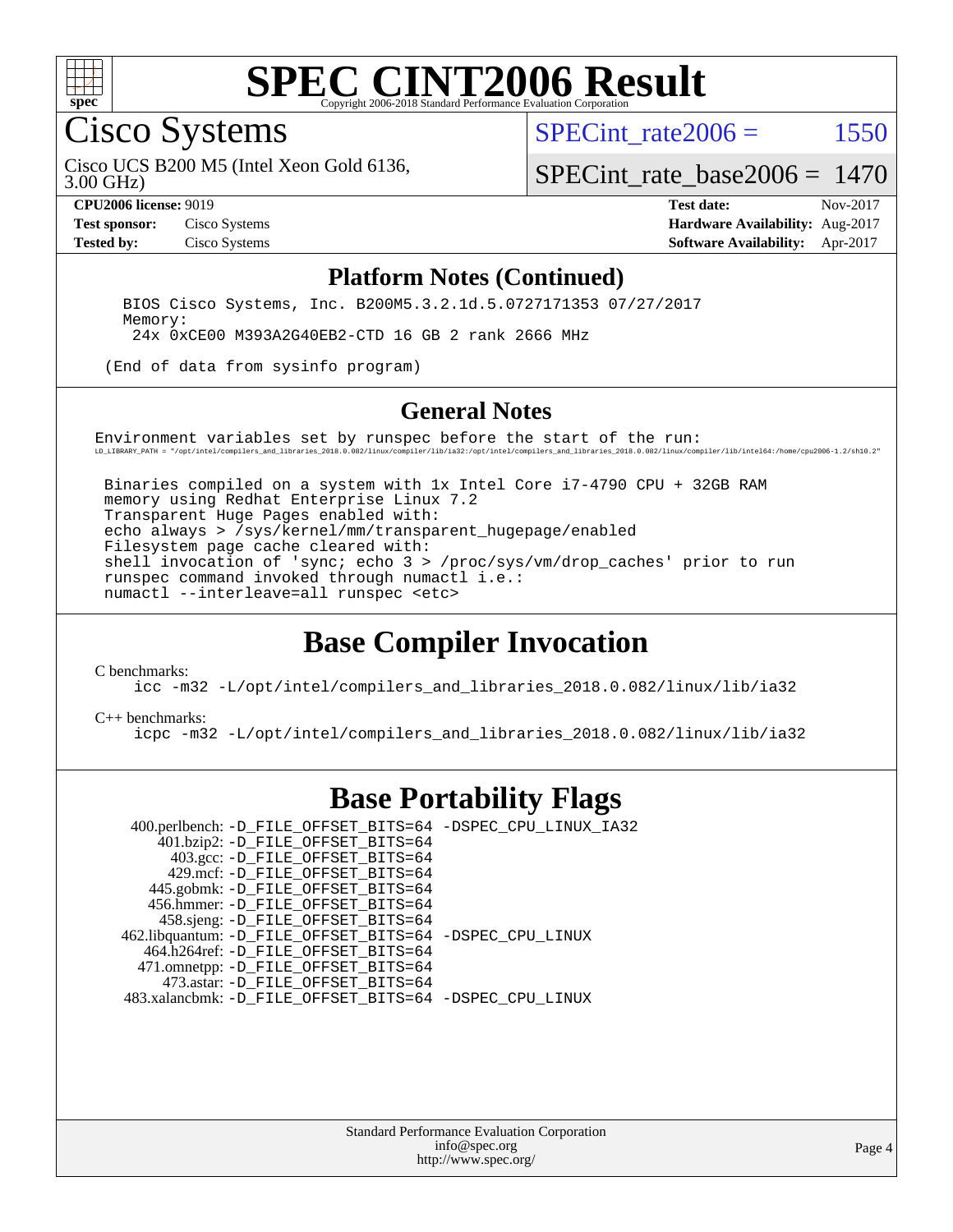

Cisco Systems

SPECint rate $2006 = 1550$ 

3.00 GHz) Cisco UCS B200 M5 (Intel Xeon Gold 6136,

[SPECint\\_rate\\_base2006 =](http://www.spec.org/auto/cpu2006/Docs/result-fields.html#SPECintratebase2006) 1470

**[Test sponsor:](http://www.spec.org/auto/cpu2006/Docs/result-fields.html#Testsponsor)** Cisco Systems **[Hardware Availability:](http://www.spec.org/auto/cpu2006/Docs/result-fields.html#HardwareAvailability)** Aug-2017

**[CPU2006 license:](http://www.spec.org/auto/cpu2006/Docs/result-fields.html#CPU2006license)** 9019 **[Test date:](http://www.spec.org/auto/cpu2006/Docs/result-fields.html#Testdate)** Nov-2017 **[Tested by:](http://www.spec.org/auto/cpu2006/Docs/result-fields.html#Testedby)** Cisco Systems **[Software Availability:](http://www.spec.org/auto/cpu2006/Docs/result-fields.html#SoftwareAvailability)** Apr-2017

## **[Base Optimization Flags](http://www.spec.org/auto/cpu2006/Docs/result-fields.html#BaseOptimizationFlags)**

[C benchmarks](http://www.spec.org/auto/cpu2006/Docs/result-fields.html#Cbenchmarks):

[-xHOST](http://www.spec.org/cpu2006/results/res2017q4/cpu2006-20171128-50915.flags.html#user_CCbase_f-xHost_e62ac3e528d1159ebbc7507f5617393f) [-ipo](http://www.spec.org/cpu2006/results/res2017q4/cpu2006-20171128-50915.flags.html#user_CCbase_f-ipo) [-O3](http://www.spec.org/cpu2006/results/res2017q4/cpu2006-20171128-50915.flags.html#user_CCbase_f-O3) [-no-prec-div](http://www.spec.org/cpu2006/results/res2017q4/cpu2006-20171128-50915.flags.html#user_CCbase_f-no-prec-div) [-qopt-prefetch](http://www.spec.org/cpu2006/results/res2017q4/cpu2006-20171128-50915.flags.html#user_CCbase_f-qopt-prefetch) [-qopt-mem-layout-trans=3](http://www.spec.org/cpu2006/results/res2017q4/cpu2006-20171128-50915.flags.html#user_CCbase_f-qopt-mem-layout-trans_170f5be61cd2cedc9b54468c59262d5d)

[C++ benchmarks:](http://www.spec.org/auto/cpu2006/Docs/result-fields.html#CXXbenchmarks)

[-xHOST](http://www.spec.org/cpu2006/results/res2017q4/cpu2006-20171128-50915.flags.html#user_CXXbase_f-xHost_e62ac3e528d1159ebbc7507f5617393f) [-ipo](http://www.spec.org/cpu2006/results/res2017q4/cpu2006-20171128-50915.flags.html#user_CXXbase_f-ipo) [-O3](http://www.spec.org/cpu2006/results/res2017q4/cpu2006-20171128-50915.flags.html#user_CXXbase_f-O3) [-no-prec-div](http://www.spec.org/cpu2006/results/res2017q4/cpu2006-20171128-50915.flags.html#user_CXXbase_f-no-prec-div) [-qopt-prefetch](http://www.spec.org/cpu2006/results/res2017q4/cpu2006-20171128-50915.flags.html#user_CXXbase_f-qopt-prefetch) [-qopt-mem-layout-trans=3](http://www.spec.org/cpu2006/results/res2017q4/cpu2006-20171128-50915.flags.html#user_CXXbase_f-qopt-mem-layout-trans_170f5be61cd2cedc9b54468c59262d5d) [-Wl,-z,muldefs](http://www.spec.org/cpu2006/results/res2017q4/cpu2006-20171128-50915.flags.html#user_CXXbase_link_force_multiple1_74079c344b956b9658436fd1b6dd3a8a) [-L/home/cpu2006-1.2/sh10.2 -lsmartheap](http://www.spec.org/cpu2006/results/res2017q4/cpu2006-20171128-50915.flags.html#user_CXXbase_SmartHeap_5706a66a2f6a219cbb238ac92a73101d)

## **[Base Other Flags](http://www.spec.org/auto/cpu2006/Docs/result-fields.html#BaseOtherFlags)**

[C benchmarks](http://www.spec.org/auto/cpu2006/Docs/result-fields.html#Cbenchmarks):

403.gcc: [-Dalloca=\\_alloca](http://www.spec.org/cpu2006/results/res2017q4/cpu2006-20171128-50915.flags.html#b403.gcc_baseEXTRA_CFLAGS_Dalloca_be3056838c12de2578596ca5467af7f3)

## **[Peak Compiler Invocation](http://www.spec.org/auto/cpu2006/Docs/result-fields.html#PeakCompilerInvocation)**

[C benchmarks \(except as noted below\)](http://www.spec.org/auto/cpu2006/Docs/result-fields.html#Cbenchmarksexceptasnotedbelow):

[icc -m32 -L/opt/intel/compilers\\_and\\_libraries\\_2018.0.082/linux/lib/ia32](http://www.spec.org/cpu2006/results/res2017q4/cpu2006-20171128-50915.flags.html#user_CCpeak_intel_icc_355c401af4d5dc87e09103a6bbcae1c6)

400.perlbench: [icc -m64](http://www.spec.org/cpu2006/results/res2017q4/cpu2006-20171128-50915.flags.html#user_peakCCLD400_perlbench_intel_icc_64bit_bda6cc9af1fdbb0edc3795bac97ada53)

401.bzip2: [icc -m64](http://www.spec.org/cpu2006/results/res2017q4/cpu2006-20171128-50915.flags.html#user_peakCCLD401_bzip2_intel_icc_64bit_bda6cc9af1fdbb0edc3795bac97ada53)

456.hmmer: [icc -m64](http://www.spec.org/cpu2006/results/res2017q4/cpu2006-20171128-50915.flags.html#user_peakCCLD456_hmmer_intel_icc_64bit_bda6cc9af1fdbb0edc3795bac97ada53)

 $458 \text{.}$ sjeng: icc  $-\text{m64}$ 

[C++ benchmarks:](http://www.spec.org/auto/cpu2006/Docs/result-fields.html#CXXbenchmarks)

[icpc -m32 -L/opt/intel/compilers\\_and\\_libraries\\_2018.0.082/linux/lib/ia32](http://www.spec.org/cpu2006/results/res2017q4/cpu2006-20171128-50915.flags.html#user_CXXpeak_intel_icpc_b34a6f497613b30bc6bf10051974f22f)

### **[Peak Portability Flags](http://www.spec.org/auto/cpu2006/Docs/result-fields.html#PeakPortabilityFlags)**

 400.perlbench: [-DSPEC\\_CPU\\_LP64](http://www.spec.org/cpu2006/results/res2017q4/cpu2006-20171128-50915.flags.html#b400.perlbench_peakCPORTABILITY_DSPEC_CPU_LP64) [-DSPEC\\_CPU\\_LINUX\\_X64](http://www.spec.org/cpu2006/results/res2017q4/cpu2006-20171128-50915.flags.html#b400.perlbench_peakCPORTABILITY_DSPEC_CPU_LINUX_X64) 401.bzip2: [-DSPEC\\_CPU\\_LP64](http://www.spec.org/cpu2006/results/res2017q4/cpu2006-20171128-50915.flags.html#suite_peakCPORTABILITY401_bzip2_DSPEC_CPU_LP64) 403.gcc: [-D\\_FILE\\_OFFSET\\_BITS=64](http://www.spec.org/cpu2006/results/res2017q4/cpu2006-20171128-50915.flags.html#user_peakPORTABILITY403_gcc_file_offset_bits_64_438cf9856305ebd76870a2c6dc2689ab) 429.mcf: [-D\\_FILE\\_OFFSET\\_BITS=64](http://www.spec.org/cpu2006/results/res2017q4/cpu2006-20171128-50915.flags.html#user_peakPORTABILITY429_mcf_file_offset_bits_64_438cf9856305ebd76870a2c6dc2689ab) 445.gobmk: [-D\\_FILE\\_OFFSET\\_BITS=64](http://www.spec.org/cpu2006/results/res2017q4/cpu2006-20171128-50915.flags.html#user_peakPORTABILITY445_gobmk_file_offset_bits_64_438cf9856305ebd76870a2c6dc2689ab) 456.hmmer: [-DSPEC\\_CPU\\_LP64](http://www.spec.org/cpu2006/results/res2017q4/cpu2006-20171128-50915.flags.html#suite_peakCPORTABILITY456_hmmer_DSPEC_CPU_LP64) 458.sjeng: [-DSPEC\\_CPU\\_LP64](http://www.spec.org/cpu2006/results/res2017q4/cpu2006-20171128-50915.flags.html#suite_peakCPORTABILITY458_sjeng_DSPEC_CPU_LP64) 462.libquantum: [-D\\_FILE\\_OFFSET\\_BITS=64](http://www.spec.org/cpu2006/results/res2017q4/cpu2006-20171128-50915.flags.html#user_peakPORTABILITY462_libquantum_file_offset_bits_64_438cf9856305ebd76870a2c6dc2689ab) [-DSPEC\\_CPU\\_LINUX](http://www.spec.org/cpu2006/results/res2017q4/cpu2006-20171128-50915.flags.html#b462.libquantum_peakCPORTABILITY_DSPEC_CPU_LINUX) 464.h264ref: [-D\\_FILE\\_OFFSET\\_BITS=64](http://www.spec.org/cpu2006/results/res2017q4/cpu2006-20171128-50915.flags.html#user_peakPORTABILITY464_h264ref_file_offset_bits_64_438cf9856305ebd76870a2c6dc2689ab) 471.omnetpp: [-D\\_FILE\\_OFFSET\\_BITS=64](http://www.spec.org/cpu2006/results/res2017q4/cpu2006-20171128-50915.flags.html#user_peakPORTABILITY471_omnetpp_file_offset_bits_64_438cf9856305ebd76870a2c6dc2689ab) 473.astar: [-D\\_FILE\\_OFFSET\\_BITS=64](http://www.spec.org/cpu2006/results/res2017q4/cpu2006-20171128-50915.flags.html#user_peakPORTABILITY473_astar_file_offset_bits_64_438cf9856305ebd76870a2c6dc2689ab) 483.xalancbmk: [-D\\_FILE\\_OFFSET\\_BITS=64](http://www.spec.org/cpu2006/results/res2017q4/cpu2006-20171128-50915.flags.html#user_peakPORTABILITY483_xalancbmk_file_offset_bits_64_438cf9856305ebd76870a2c6dc2689ab) [-DSPEC\\_CPU\\_LINUX](http://www.spec.org/cpu2006/results/res2017q4/cpu2006-20171128-50915.flags.html#b483.xalancbmk_peakCXXPORTABILITY_DSPEC_CPU_LINUX)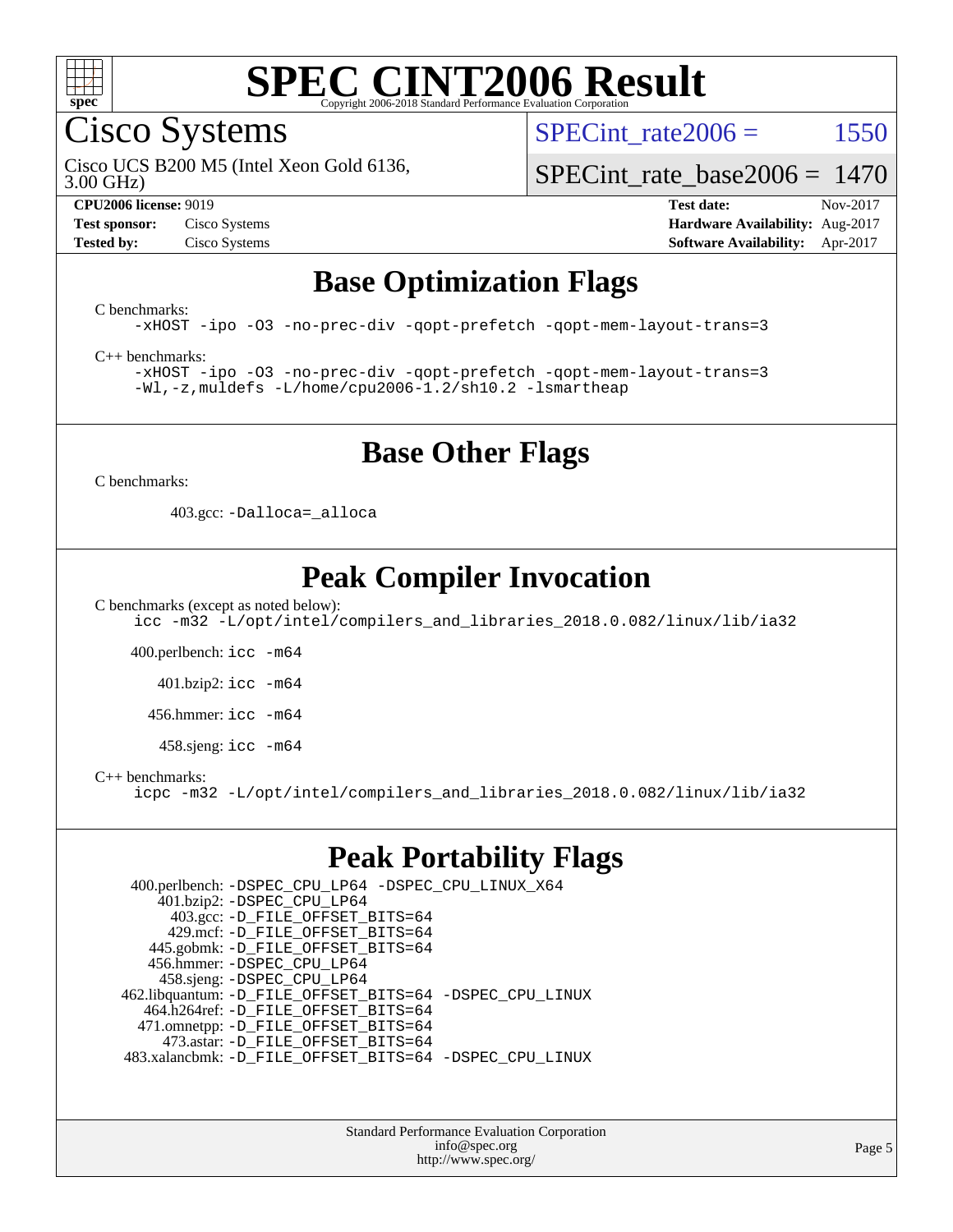

Cisco Systems

SPECint rate $2006 = 1550$ 

3.00 GHz) Cisco UCS B200 M5 (Intel Xeon Gold 6136,

[SPECint\\_rate\\_base2006 =](http://www.spec.org/auto/cpu2006/Docs/result-fields.html#SPECintratebase2006) 1470

| <b>Test sponsor:</b> | Cisco Systems |
|----------------------|---------------|
| <b>Tested by:</b>    | Cisco Systems |

**[CPU2006 license:](http://www.spec.org/auto/cpu2006/Docs/result-fields.html#CPU2006license)** 9019 **[Test date:](http://www.spec.org/auto/cpu2006/Docs/result-fields.html#Testdate)** Nov-2017 **[Hardware Availability:](http://www.spec.org/auto/cpu2006/Docs/result-fields.html#HardwareAvailability)** Aug-2017 **[Software Availability:](http://www.spec.org/auto/cpu2006/Docs/result-fields.html#SoftwareAvailability)** Apr-2017

## **[Peak Optimization Flags](http://www.spec.org/auto/cpu2006/Docs/result-fields.html#PeakOptimizationFlags)**

[C benchmarks](http://www.spec.org/auto/cpu2006/Docs/result-fields.html#Cbenchmarks):

 400.perlbench: [-prof-gen](http://www.spec.org/cpu2006/results/res2017q4/cpu2006-20171128-50915.flags.html#user_peakPASS1_CFLAGSPASS1_LDCFLAGS400_perlbench_prof_gen_e43856698f6ca7b7e442dfd80e94a8fc)(pass 1) [-prof-use](http://www.spec.org/cpu2006/results/res2017q4/cpu2006-20171128-50915.flags.html#user_peakPASS2_CFLAGSPASS2_LDCFLAGS400_perlbench_prof_use_bccf7792157ff70d64e32fe3e1250b55)(pass 2) [-xHOST](http://www.spec.org/cpu2006/results/res2017q4/cpu2006-20171128-50915.flags.html#user_peakPASS2_CFLAGSPASS2_LDCFLAGS400_perlbench_f-xHost_e62ac3e528d1159ebbc7507f5617393f)(pass 2)  $-par-num-threads=1(pass 1) -ipo(pass 2) -O3(pass 2)$  $-par-num-threads=1(pass 1) -ipo(pass 2) -O3(pass 2)$  $-par-num-threads=1(pass 1) -ipo(pass 2) -O3(pass 2)$  $-par-num-threads=1(pass 1) -ipo(pass 2) -O3(pass 2)$  $-par-num-threads=1(pass 1) -ipo(pass 2) -O3(pass 2)$  $-par-num-threads=1(pass 1) -ipo(pass 2) -O3(pass 2)$ [-no-prec-div](http://www.spec.org/cpu2006/results/res2017q4/cpu2006-20171128-50915.flags.html#user_peakPASS2_CFLAGSPASS2_LDCFLAGS400_perlbench_f-no-prec-div)(pass 2) [-auto-ilp32](http://www.spec.org/cpu2006/results/res2017q4/cpu2006-20171128-50915.flags.html#user_peakCOPTIMIZE400_perlbench_f-auto-ilp32) [-qopt-mem-layout-trans=3](http://www.spec.org/cpu2006/results/res2017q4/cpu2006-20171128-50915.flags.html#user_peakCOPTIMIZE400_perlbench_f-qopt-mem-layout-trans_170f5be61cd2cedc9b54468c59262d5d) 401.bzip2: [-prof-gen](http://www.spec.org/cpu2006/results/res2017q4/cpu2006-20171128-50915.flags.html#user_peakPASS1_CFLAGSPASS1_LDCFLAGS401_bzip2_prof_gen_e43856698f6ca7b7e442dfd80e94a8fc)(pass 1) [-prof-use](http://www.spec.org/cpu2006/results/res2017q4/cpu2006-20171128-50915.flags.html#user_peakPASS2_CFLAGSPASS2_LDCFLAGS401_bzip2_prof_use_bccf7792157ff70d64e32fe3e1250b55)(pass 2) [-xHOST](http://www.spec.org/cpu2006/results/res2017q4/cpu2006-20171128-50915.flags.html#user_peakPASS2_CFLAGSPASS2_LDCFLAGS401_bzip2_f-xHost_e62ac3e528d1159ebbc7507f5617393f)(pass 2)  $-par-num-threads=1(pass 1) -ipo(pass 2) -O3(pass 2)$  $-par-num-threads=1(pass 1) -ipo(pass 2) -O3(pass 2)$  $-par-num-threads=1(pass 1) -ipo(pass 2) -O3(pass 2)$  $-par-num-threads=1(pass 1) -ipo(pass 2) -O3(pass 2)$  $-par-num-threads=1(pass 1) -ipo(pass 2) -O3(pass 2)$  $-par-num-threads=1(pass 1) -ipo(pass 2) -O3(pass 2)$ [-no-prec-div](http://www.spec.org/cpu2006/results/res2017q4/cpu2006-20171128-50915.flags.html#user_peakPASS2_CFLAGSPASS2_LDCFLAGS401_bzip2_f-no-prec-div)(pass 2) [-qopt-prefetch](http://www.spec.org/cpu2006/results/res2017q4/cpu2006-20171128-50915.flags.html#user_peakCOPTIMIZE401_bzip2_f-qopt-prefetch) [-auto-ilp32](http://www.spec.org/cpu2006/results/res2017q4/cpu2006-20171128-50915.flags.html#user_peakCOPTIMIZE401_bzip2_f-auto-ilp32) [-qopt-mem-layout-trans=3](http://www.spec.org/cpu2006/results/res2017q4/cpu2006-20171128-50915.flags.html#user_peakCOPTIMIZE401_bzip2_f-qopt-mem-layout-trans_170f5be61cd2cedc9b54468c59262d5d) 403.gcc: [-xHOST](http://www.spec.org/cpu2006/results/res2017q4/cpu2006-20171128-50915.flags.html#user_peakOPTIMIZE403_gcc_f-xHost_e62ac3e528d1159ebbc7507f5617393f) [-ipo](http://www.spec.org/cpu2006/results/res2017q4/cpu2006-20171128-50915.flags.html#user_peakOPTIMIZE403_gcc_f-ipo) [-O3](http://www.spec.org/cpu2006/results/res2017q4/cpu2006-20171128-50915.flags.html#user_peakOPTIMIZE403_gcc_f-O3) [-no-prec-div](http://www.spec.org/cpu2006/results/res2017q4/cpu2006-20171128-50915.flags.html#user_peakOPTIMIZE403_gcc_f-no-prec-div) [-qopt-mem-layout-trans=3](http://www.spec.org/cpu2006/results/res2017q4/cpu2006-20171128-50915.flags.html#user_peakCOPTIMIZE403_gcc_f-qopt-mem-layout-trans_170f5be61cd2cedc9b54468c59262d5d)  $429$ .mcf: basepeak = yes 445.gobmk: [-prof-gen](http://www.spec.org/cpu2006/results/res2017q4/cpu2006-20171128-50915.flags.html#user_peakPASS1_CFLAGSPASS1_LDCFLAGS445_gobmk_prof_gen_e43856698f6ca7b7e442dfd80e94a8fc)(pass 1) [-prof-use](http://www.spec.org/cpu2006/results/res2017q4/cpu2006-20171128-50915.flags.html#user_peakPASS2_CFLAGSPASS2_LDCFLAGSPASS2_LDFLAGS445_gobmk_prof_use_bccf7792157ff70d64e32fe3e1250b55)(pass 2) [-xHOST](http://www.spec.org/cpu2006/results/res2017q4/cpu2006-20171128-50915.flags.html#user_peakPASS2_CFLAGSPASS2_LDCFLAGSPASS2_LDFLAGS445_gobmk_f-xHost_e62ac3e528d1159ebbc7507f5617393f)(pass 2)  $-par-num-threads=1(pass 1) -ipo(pass 2) -O3(pass 2)$  $-par-num-threads=1(pass 1) -ipo(pass 2) -O3(pass 2)$  $-par-num-threads=1(pass 1) -ipo(pass 2) -O3(pass 2)$  $-par-num-threads=1(pass 1) -ipo(pass 2) -O3(pass 2)$  $-par-num-threads=1(pass 1) -ipo(pass 2) -O3(pass 2)$  $-par-num-threads=1(pass 1) -ipo(pass 2) -O3(pass 2)$ [-no-prec-div](http://www.spec.org/cpu2006/results/res2017q4/cpu2006-20171128-50915.flags.html#user_peakPASS2_LDCFLAGS445_gobmk_f-no-prec-div)(pass 2) [-qopt-mem-layout-trans=3](http://www.spec.org/cpu2006/results/res2017q4/cpu2006-20171128-50915.flags.html#user_peakCOPTIMIZE445_gobmk_f-qopt-mem-layout-trans_170f5be61cd2cedc9b54468c59262d5d) 456.hmmer: [-xHOST](http://www.spec.org/cpu2006/results/res2017q4/cpu2006-20171128-50915.flags.html#user_peakOPTIMIZE456_hmmer_f-xHost_e62ac3e528d1159ebbc7507f5617393f) [-ipo](http://www.spec.org/cpu2006/results/res2017q4/cpu2006-20171128-50915.flags.html#user_peakOPTIMIZE456_hmmer_f-ipo) [-O3](http://www.spec.org/cpu2006/results/res2017q4/cpu2006-20171128-50915.flags.html#user_peakOPTIMIZE456_hmmer_f-O3) [-no-prec-div](http://www.spec.org/cpu2006/results/res2017q4/cpu2006-20171128-50915.flags.html#user_peakOPTIMIZE456_hmmer_f-no-prec-div) [-unroll2](http://www.spec.org/cpu2006/results/res2017q4/cpu2006-20171128-50915.flags.html#user_peakCOPTIMIZE456_hmmer_f-unroll_784dae83bebfb236979b41d2422d7ec2) [-auto-ilp32](http://www.spec.org/cpu2006/results/res2017q4/cpu2006-20171128-50915.flags.html#user_peakCOPTIMIZE456_hmmer_f-auto-ilp32) [-qopt-mem-layout-trans=3](http://www.spec.org/cpu2006/results/res2017q4/cpu2006-20171128-50915.flags.html#user_peakCOPTIMIZE456_hmmer_f-qopt-mem-layout-trans_170f5be61cd2cedc9b54468c59262d5d) 458.sjeng: [-prof-gen](http://www.spec.org/cpu2006/results/res2017q4/cpu2006-20171128-50915.flags.html#user_peakPASS1_CFLAGSPASS1_LDCFLAGS458_sjeng_prof_gen_e43856698f6ca7b7e442dfd80e94a8fc)(pass 1) [-prof-use](http://www.spec.org/cpu2006/results/res2017q4/cpu2006-20171128-50915.flags.html#user_peakPASS2_CFLAGSPASS2_LDCFLAGS458_sjeng_prof_use_bccf7792157ff70d64e32fe3e1250b55)(pass 2) [-xHOST](http://www.spec.org/cpu2006/results/res2017q4/cpu2006-20171128-50915.flags.html#user_peakPASS2_CFLAGSPASS2_LDCFLAGS458_sjeng_f-xHost_e62ac3e528d1159ebbc7507f5617393f)(pass 2)  $-par-num-threads=1(pass 1) -ipo(pass 2) -O3(pass 2)$  $-par-num-threads=1(pass 1) -ipo(pass 2) -O3(pass 2)$  $-par-num-threads=1(pass 1) -ipo(pass 2) -O3(pass 2)$  $-par-num-threads=1(pass 1) -ipo(pass 2) -O3(pass 2)$  $-par-num-threads=1(pass 1) -ipo(pass 2) -O3(pass 2)$  $-par-num-threads=1(pass 1) -ipo(pass 2) -O3(pass 2)$ [-no-prec-div](http://www.spec.org/cpu2006/results/res2017q4/cpu2006-20171128-50915.flags.html#user_peakPASS2_CFLAGSPASS2_LDCFLAGS458_sjeng_f-no-prec-div)(pass 2) [-unroll4](http://www.spec.org/cpu2006/results/res2017q4/cpu2006-20171128-50915.flags.html#user_peakCOPTIMIZE458_sjeng_f-unroll_4e5e4ed65b7fd20bdcd365bec371b81f) [-auto-ilp32](http://www.spec.org/cpu2006/results/res2017q4/cpu2006-20171128-50915.flags.html#user_peakCOPTIMIZE458_sjeng_f-auto-ilp32) [-qopt-mem-layout-trans=3](http://www.spec.org/cpu2006/results/res2017q4/cpu2006-20171128-50915.flags.html#user_peakCOPTIMIZE458_sjeng_f-qopt-mem-layout-trans_170f5be61cd2cedc9b54468c59262d5d)  $462$ .libquantum: basepeak = yes 464.h264ref: [-prof-gen](http://www.spec.org/cpu2006/results/res2017q4/cpu2006-20171128-50915.flags.html#user_peakPASS1_CFLAGSPASS1_LDCFLAGS464_h264ref_prof_gen_e43856698f6ca7b7e442dfd80e94a8fc)(pass 1) [-prof-use](http://www.spec.org/cpu2006/results/res2017q4/cpu2006-20171128-50915.flags.html#user_peakPASS2_CFLAGSPASS2_LDCFLAGS464_h264ref_prof_use_bccf7792157ff70d64e32fe3e1250b55)(pass 2) [-xHOST](http://www.spec.org/cpu2006/results/res2017q4/cpu2006-20171128-50915.flags.html#user_peakPASS2_CFLAGSPASS2_LDCFLAGS464_h264ref_f-xHost_e62ac3e528d1159ebbc7507f5617393f)(pass 2)  $-par-num-threads=1(pass 1) -ipo(pass 2) -O3(pass 2)$  $-par-num-threads=1(pass 1) -ipo(pass 2) -O3(pass 2)$  $-par-num-threads=1(pass 1) -ipo(pass 2) -O3(pass 2)$  $-par-num-threads=1(pass 1) -ipo(pass 2) -O3(pass 2)$  $-par-num-threads=1(pass 1) -ipo(pass 2) -O3(pass 2)$  $-par-num-threads=1(pass 1) -ipo(pass 2) -O3(pass 2)$ [-no-prec-div](http://www.spec.org/cpu2006/results/res2017q4/cpu2006-20171128-50915.flags.html#user_peakPASS2_CFLAGSPASS2_LDCFLAGS464_h264ref_f-no-prec-div)(pass 2) [-unroll2](http://www.spec.org/cpu2006/results/res2017q4/cpu2006-20171128-50915.flags.html#user_peakCOPTIMIZE464_h264ref_f-unroll_784dae83bebfb236979b41d2422d7ec2) [-qopt-mem-layout-trans=3](http://www.spec.org/cpu2006/results/res2017q4/cpu2006-20171128-50915.flags.html#user_peakCOPTIMIZE464_h264ref_f-qopt-mem-layout-trans_170f5be61cd2cedc9b54468c59262d5d) [C++ benchmarks:](http://www.spec.org/auto/cpu2006/Docs/result-fields.html#CXXbenchmarks) 471.omnetpp: [-prof-gen](http://www.spec.org/cpu2006/results/res2017q4/cpu2006-20171128-50915.flags.html#user_peakPASS1_CXXFLAGSPASS1_LDCXXFLAGS471_omnetpp_prof_gen_e43856698f6ca7b7e442dfd80e94a8fc)(pass 1) [-prof-use](http://www.spec.org/cpu2006/results/res2017q4/cpu2006-20171128-50915.flags.html#user_peakPASS2_CXXFLAGSPASS2_LDCXXFLAGS471_omnetpp_prof_use_bccf7792157ff70d64e32fe3e1250b55)(pass 2) [-xHOST](http://www.spec.org/cpu2006/results/res2017q4/cpu2006-20171128-50915.flags.html#user_peakPASS2_CXXFLAGSPASS2_LDCXXFLAGS471_omnetpp_f-xHost_e62ac3e528d1159ebbc7507f5617393f)(pass 2)  $-par-num-threads=1(pass 1) -ipo(pass 2) -O3(pass 2)$  $-par-num-threads=1(pass 1) -ipo(pass 2) -O3(pass 2)$  $-par-num-threads=1(pass 1) -ipo(pass 2) -O3(pass 2)$  $-par-num-threads=1(pass 1) -ipo(pass 2) -O3(pass 2)$  $-par-num-threads=1(pass 1) -ipo(pass 2) -O3(pass 2)$  $-par-num-threads=1(pass 1) -ipo(pass 2) -O3(pass 2)$ [-no-prec-div](http://www.spec.org/cpu2006/results/res2017q4/cpu2006-20171128-50915.flags.html#user_peakPASS2_CXXFLAGSPASS2_LDCXXFLAGS471_omnetpp_f-no-prec-div)(pass 2) [-qopt-ra-region-strategy=block](http://www.spec.org/cpu2006/results/res2017q4/cpu2006-20171128-50915.flags.html#user_peakCXXOPTIMIZE471_omnetpp_f-qopt-ra-region-strategy_430aa8f7c220cbde92ae827fa8d9be32)  [-qopt-mem-layout-trans=3](http://www.spec.org/cpu2006/results/res2017q4/cpu2006-20171128-50915.flags.html#user_peakCXXOPTIMIZE471_omnetpp_f-qopt-mem-layout-trans_170f5be61cd2cedc9b54468c59262d5d) [-Wl,-z,muldefs](http://www.spec.org/cpu2006/results/res2017q4/cpu2006-20171128-50915.flags.html#user_peakEXTRA_LDFLAGS471_omnetpp_link_force_multiple1_74079c344b956b9658436fd1b6dd3a8a) [-L/home/cpu2006-1.2/sh10.2 -lsmartheap](http://www.spec.org/cpu2006/results/res2017q4/cpu2006-20171128-50915.flags.html#user_peakEXTRA_LIBS471_omnetpp_SmartHeap_5706a66a2f6a219cbb238ac92a73101d)  $473$ .astar: basepeak = yes  $483.xalanchmk: basepeak = yes$